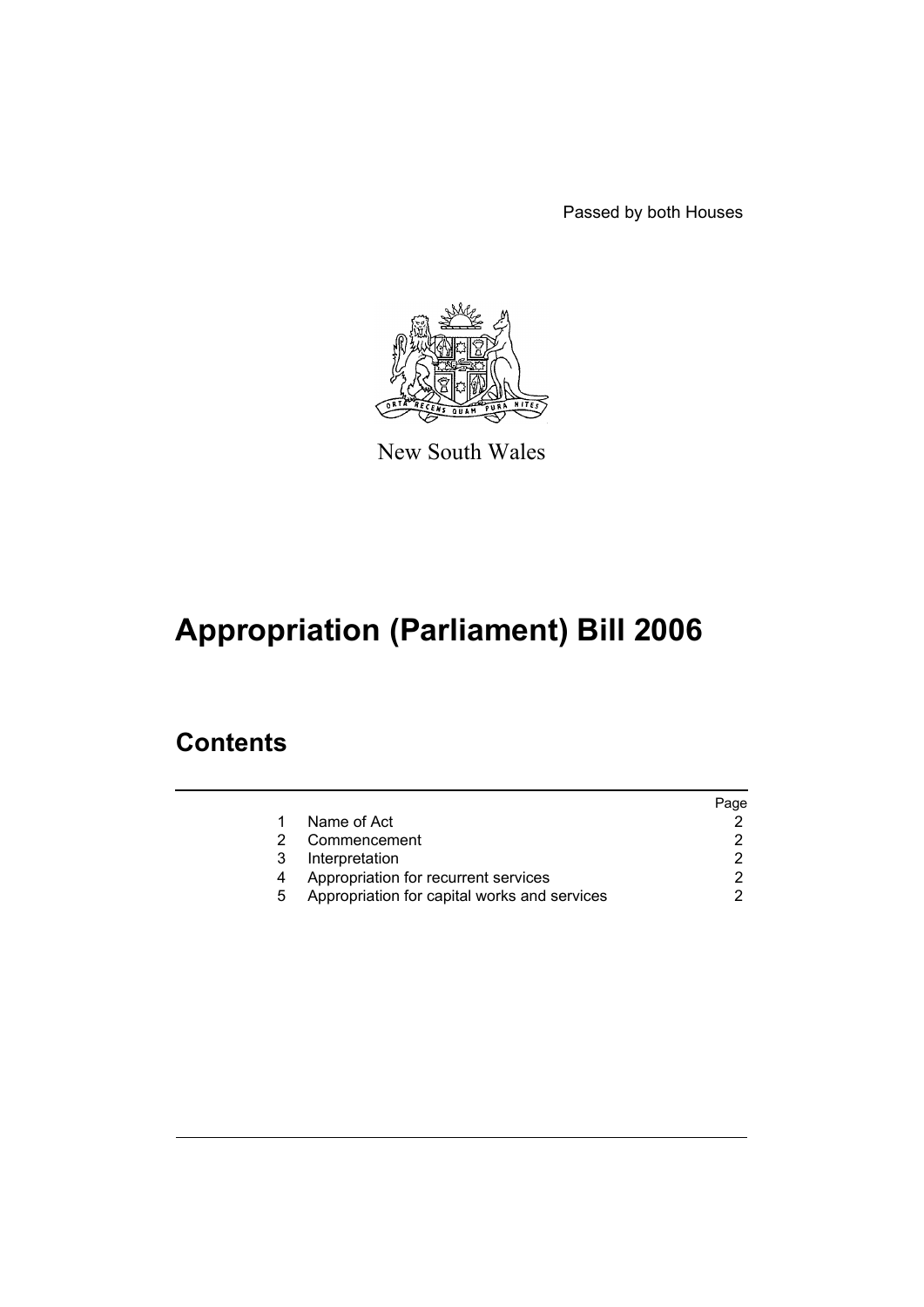*I certify that this PUBLIC BILL, which originated in the LEGISLATIVE ASSEMBLY, has finally passed the LEGISLATIVE COUNCIL and the LEGISLATIVE ASSEMBLY of NEW SOUTH WALES.*

> *Clerk of the Legislative Assembly. Legislative Assembly, Sydney, , 2006*



New South Wales

## **Appropriation (Parliament) Bill 2006**

Act No , 2006

An Act to appropriate out of the Consolidated Fund sums for the recurrent services and capital works and services of the Legislature for the year 2006–07.

*I have examined this Bill, and find it to correspond in all respects with the Bill as finally passed by both Houses.*

*Chairman of Committees of the Legislative Assembly.*